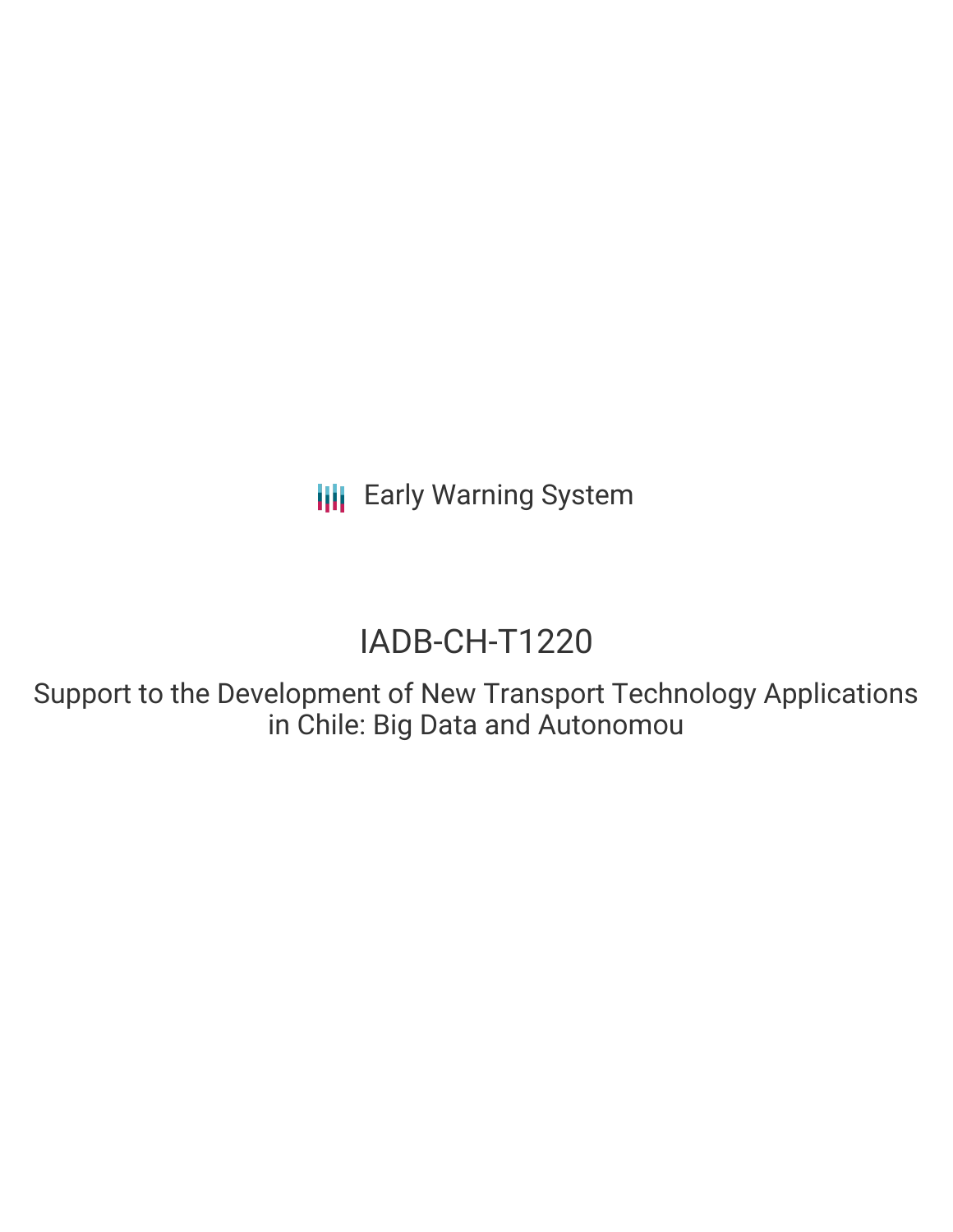

### Early Warning System Support to the Development of New Transport Technology Applications in Chile: Big Data and

Autonomou

| <b>Countries</b>               | Chile                                   |
|--------------------------------|-----------------------------------------|
| <b>Financial Institutions</b>  | Inter-American Development Bank (IADB)  |
| <b>Status</b>                  | Approved                                |
| <b>Bank Risk Rating</b>        | C                                       |
| <b>Voting Date</b>             | 2019-07-23                              |
| <b>Borrower</b>                | Government of Chile                     |
| <b>Sectors</b>                 | <b>Technical Cooperation, Transport</b> |
| <b>Investment Type(s)</b>      | Grant                                   |
| <b>Investment Amount (USD)</b> | $$0.25$ million                         |
| <b>Project Cost (USD)</b>      | \$ 0.27 million                         |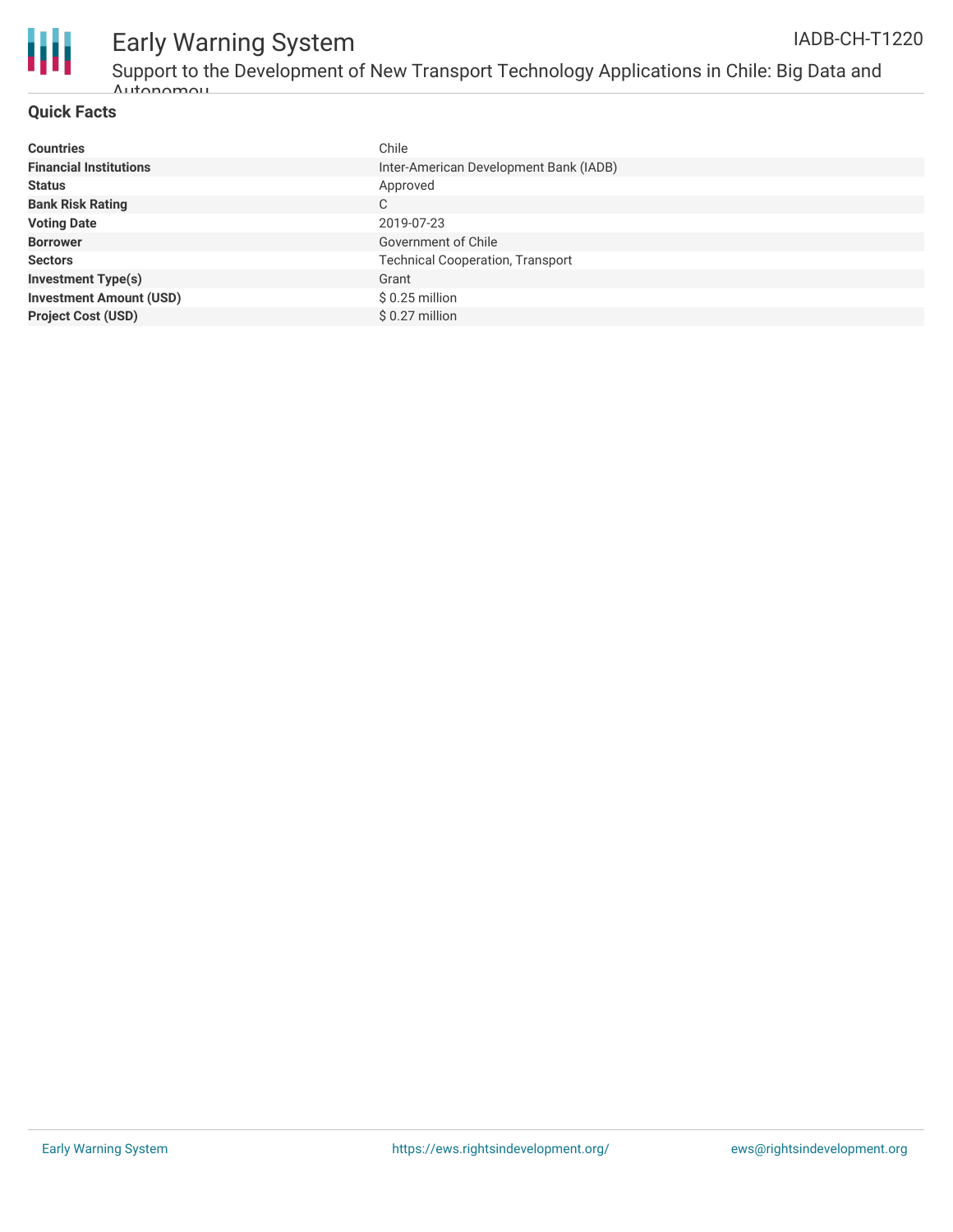

#### Early Warning System Support to the Development of New Transport Technology Applications in Chile: Big Data and  $A$ uton IADB-CH-T1220

### **Project Description**

Main objective: Improve the instruments of regulation, management and planning of transport systems, through the use of digital data collection and autonomous vehicles technologies. a) Design and implementation of a technology-based pilot for the collection of mobility patterns for transport planning. B) Design strategies to promote the participation of people in data collection platforms for planning transport. c) Study the enabling conditions in regulation to facilitate the development of autonomous transport for passengers and cargo. d) Encourage instances for the implementation of assisted or autonomous driving vehicles pilots. e) Develop recommendations and propose strategies for the adoption of emerging technologies applied to transport and mobility. f) Study governance, roles and technical capacities that allows Chilean Government to face the challenges imposed by the technological advances.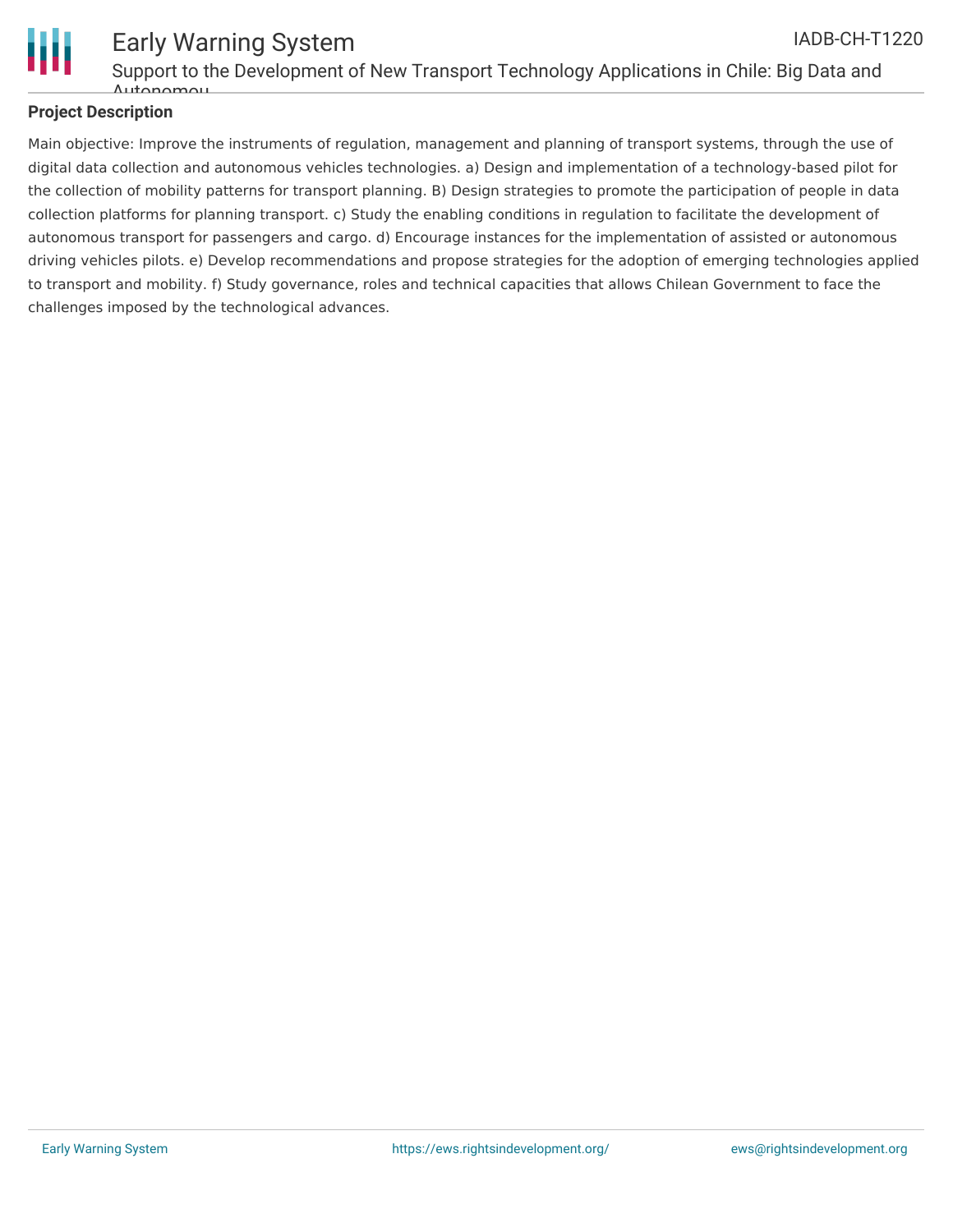

## Early Warning System

Support to the Development of New Transport Technology Applications in Chile: Big Data and Autonomou

### **Investment Description**

• Inter-American Development Bank (IADB)

Ordinary Capital